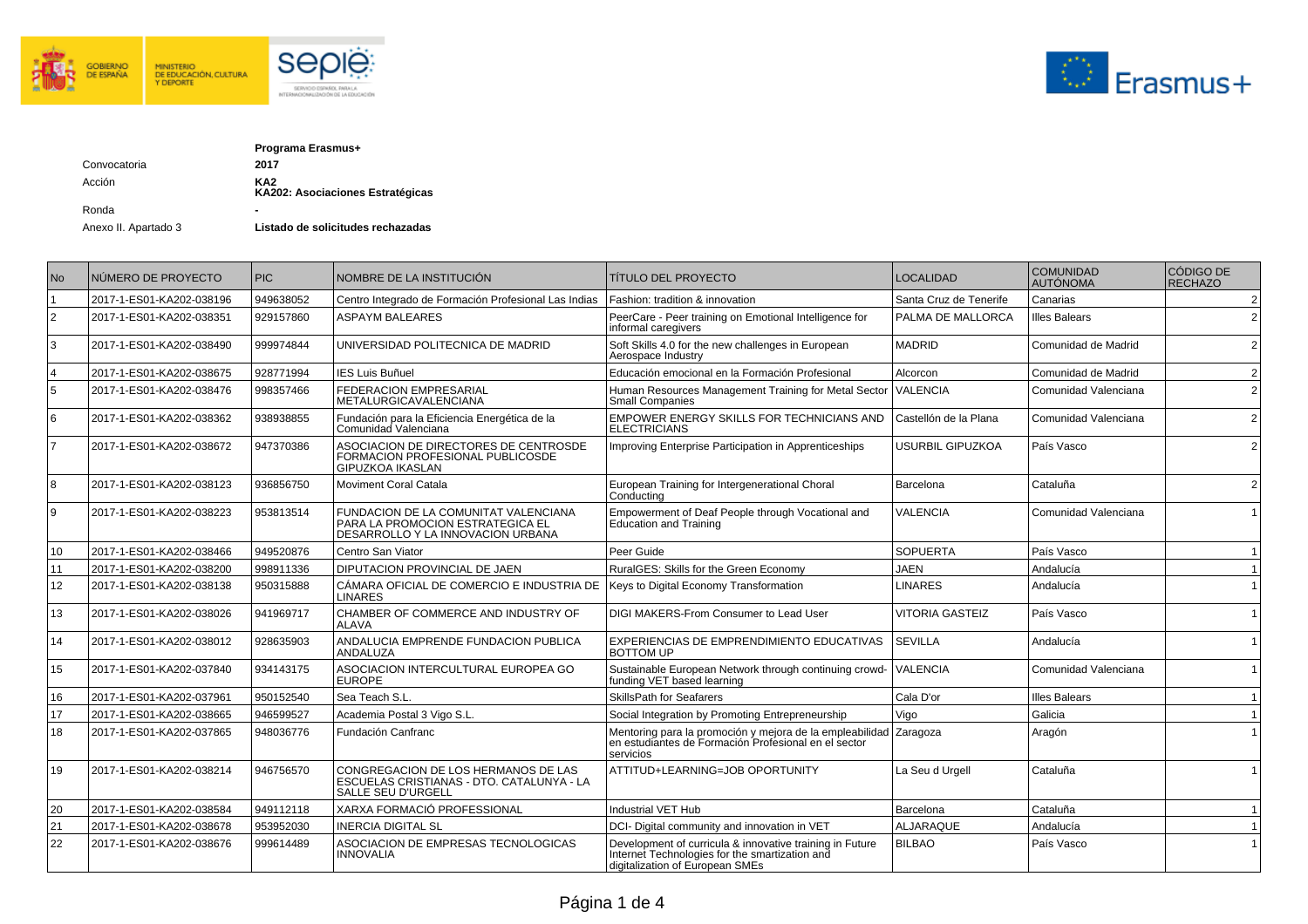



|              | Programa Erasmus+                                   |
|--------------|-----------------------------------------------------|
| Convocatoria | 2017                                                |
| Acción       | KA <sub>2</sub><br>KA202: Asociaciones Estratégicas |
| Ronda        | -                                                   |

Anexo II. Apartado 3 **Listado de solicitudes rechazadas** 

| No | NÚMERO DE PROYECTO       | <b>PIC</b> | NOMBRE DE LA INSTITUCIÓN                                                           | <b>TÍTULO DEL PROYECTO</b>                                                                                                                     | LOCALIDAD                         | <b>COMUNIDAD</b><br><b>AUTÓNOMA</b> | CÓDIGO DE<br>RECHAZO |
|----|--------------------------|------------|------------------------------------------------------------------------------------|------------------------------------------------------------------------------------------------------------------------------------------------|-----------------------------------|-------------------------------------|----------------------|
| 23 | 2017-1-ES01-KA202-037874 | 941830134  | <b>INSTALOFI LEVANTE SL</b>                                                        | DIGITAL CONNECTIONS - Cross Sectoral Collaboration<br>the Key to Innovative VET Education.                                                     | VALENCIA                          | Comunidad Valenciana                |                      |
| 24 | 2017-1-ES01-KA202-038458 | 950680317  | FUNDACION LABORAL DE LA CONSTRUCCION                                               | Revalorización de la Construcción: Nuevos Metodos,<br>productos, alumnos                                                                       | <b>MADRID</b>                     | Comunidad de Madrid                 |                      |
| 25 | 2017-1-ES01-KA202-038400 | 919775341  | <b>ASPRONA BIERZO</b>                                                              | Training for the active ageing for disabled People                                                                                             | <b>PONFERRADA</b>                 | Castilla y León                     |                      |
| 26 | 2017-1-ES01-KA202-037897 | 946125003  | Fundació Privada Indústries Gràfiques - Escola Antoni<br>Algueró                   | The Exchange Platform for Competences and Learning in<br>the Creative Industries                                                               | Barcelona                         | Cataluña                            |                      |
| 27 | 2017-1-ES01-KA202-038157 | 944754587  | CAMARA OFICIAL DE COMERCIO E INDUSTRIA DE<br>ZARAGOZA                              | Dual training advisors: the Key for Youth Employment                                                                                           | ZARAGOZA                          | Aragón                              |                      |
| 28 | 2017-1-ES01-KA202-038099 | 966400428  | FUNDACION UNIVERSITARIA SAN ANTONIO                                                | SOCIAL INNOVATION AND GASTRONOMY IN VET                                                                                                        | <b>MURCIA</b>                     | Región de Murcia                    |                      |
| 29 | 2017-1-ES01-KA202-038047 | 949259364  | Anna Gironella de Mundet                                                           | <b>VET New Methodologies</b>                                                                                                                   | Barcelona                         | Cataluña                            |                      |
| 30 | 2017-1-ES01-KA202-038281 | 940333036  | <b>IES ATENEA</b>                                                                  | A NEW ADVENTURE: A BUSINESS                                                                                                                    | Mairena del Aliarafe<br>(Sevilla) | Andalucía                           |                      |
| 31 | 2017-1-ES01-KA202-038524 | 940526939  | <b>FUNDACION DIAGRAMA INTERVENCION</b><br><b>PSICOSOCIAL</b>                       | Towards a more child-friendly Justice in Europe: Training<br>for professionals                                                                 | <b>MURCIA</b>                     | Región de Murcia                    |                      |
| 32 | 2017-1-ES01-KA202-037837 | 929862662  | <b>ESPAZO ENSINA SL</b>                                                            | RURAL-CLIL: technology-enhanced Rural Tourism<br>Entrepreneurship Training based on Content and<br>Language Integrated Learning                | Nigran                            | Galicia                             |                      |
| 33 | 2017-1-ES01-KA202-037942 | 949432994  | Federación EFAS CV La Malvesia                                                     | <b>Upgrading Trainers in Dual System</b>                                                                                                       | Llombai                           | Comunidad Valenciana                |                      |
| 34 | 2017-1-ES01-KA202-038579 | 999880560  | UNIVERSITAT ROVIRA I VIRGILI                                                       | Vocational Education and Innovation Processes of<br>Industrial SMEs in Europe                                                                  | <b>TARRAGONA</b>                  | Cataluña                            |                      |
| 35 | 2017-1-ES01-KA202-038125 | 921685659  | <b>AGRICOLOGIA RECUPERA</b>                                                        | <b>ECVET for Living Innovation Fontilles Experience</b>                                                                                        | <b>BENIDOLEIG</b>                 | Comunidad Valenciana                |                      |
| 36 | 2017-1-ES01-KA202-038173 | 941830134  | <b>INSTALOFI LEVANTE SL</b>                                                        | Go Global - Apprenticeship training for internationalization<br>activities in the furniture sector                                             | <b>VALENCIA</b>                   | Comunidad Valenciana                |                      |
| 37 | 2017-1-ES01-KA202-038384 | 953015592  | FUNDACION CENTRO EUROPEO DE EMPRESAS E<br>INNOVACION-ALBACETE-CEEI ALBACETE        | ICT professionals with language skills. Maturing the ICT<br>profession                                                                         | <b>ALBACETE</b>                   | Castilla-La Mancha                  |                      |
| 38 | 2017-1-ES01-KA202-038233 | 948528372  | CENTRO SUPERIOR DE HOSTELERÍA DEL<br>MEDITERRANEO, S.L                             | Mare Nostrum                                                                                                                                   | <b>VALENCIA</b>                   | Comunidad Valenciana                |                      |
| 39 | 2017-1-ES01-KA202-038523 | 998736542  | INSTITUTO TECNOLOGICO METALMECANICO,<br> MUEBLE, MADERA, EMBALAJE Y AFINES-AIDIMME | Digital skills for the industry of the future, in the sector of<br>processed metallic - DISI 4.0                                               | PATERNA VALENCIA                  | Comunidad Valenciana                |                      |
| 40 | 2017-1-ES01-KA202-038275 | 913563364  | Gestamp Technology Institute                                                       | DIGIMET- Development of Curricula & Innovative training Amorebi in Metrology 4.0 for smart growth of European Automotive   Bizkaia<br>Industrv | Amorebieta-Etxano                 | País Vasco                          |                      |
| 41 | 2017-1-ES01-KA202-038489 | 999862809  | UNIVERSIDAD DE VALLADOLID                                                          | Serious Game adapted to Intellectual disabled people for<br>Working Language Training                                                          | VALLADOLID                        | Castilla y León                     |                      |
| 42 | 2017-1-ES01-KA202-038571 | 942436578  | LOPEZ DE SANTIAGO CONSULTORES S.L.                                                 | Red internacional 3.0 para el compromiso social                                                                                                | San Martín de<br>Valdeiglesias    | Comunidad de Madrid                 |                      |
| 43 | 2017-1-ES01-KA202-037861 | 942668990  | FUNDACION FONDO FORMACION                                                          | Positive aspects of entrepreneurship: Roma women as<br>agents of change                                                                        | <b>VALLE DE TRAPAGA</b>           | País Vasco                          |                      |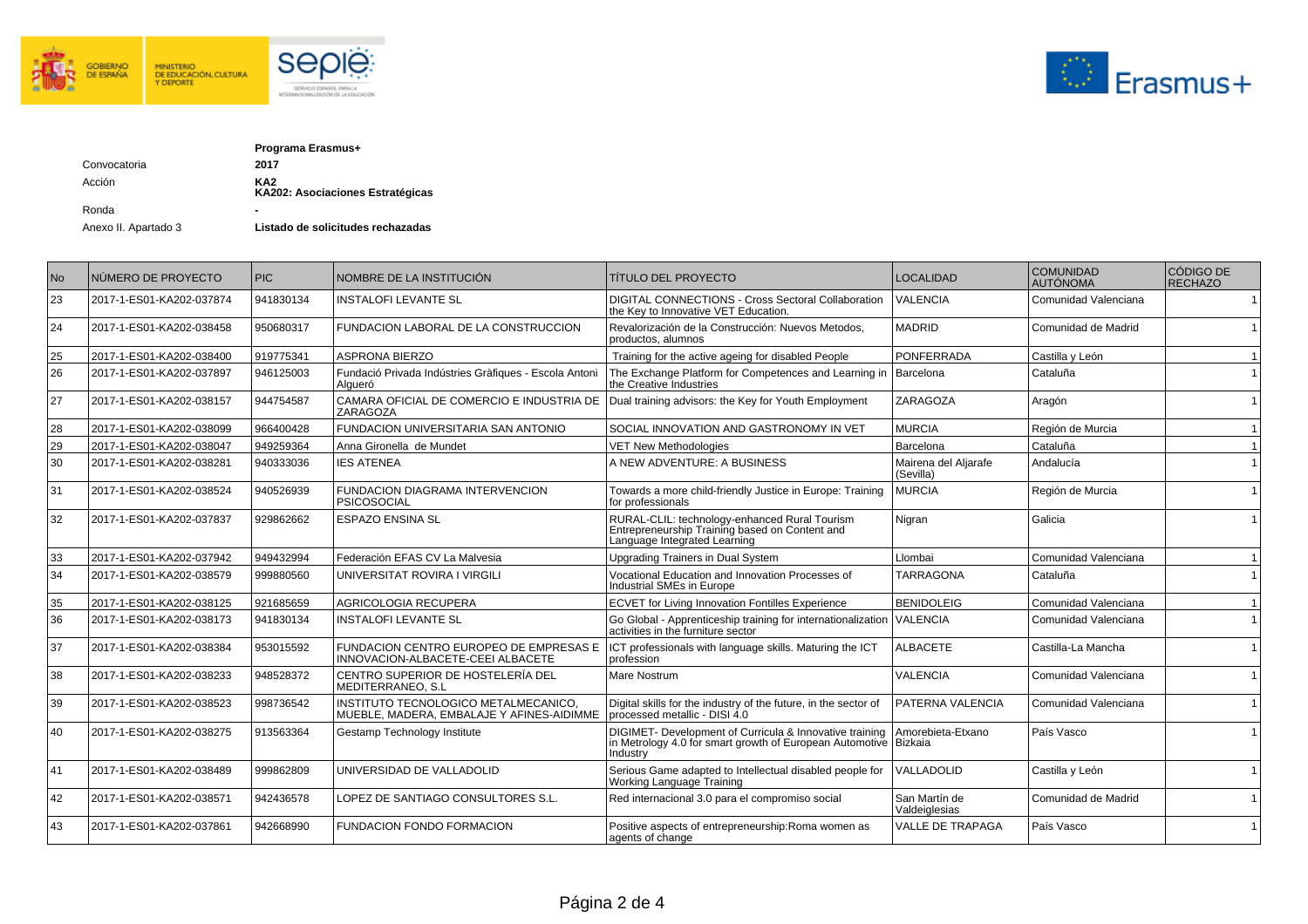



|              | Programa Erasmus+                       |
|--------------|-----------------------------------------|
| Convocatoria | 2017                                    |
| Acción       | KA2<br>KA202: Asociaciones Estratégicas |
| Ronda        |                                         |

Anexo II. Apartado 3 **Listado de solicitudes rechazadas** 

| <b>No</b> | NÚMERO DE PROYECTO       | PIC       | NOMBRE DE LA INSTITUCIÓN                                                    | <b>TÍTULO DEL PROYECTO</b>                                                                                                                                                             | <b>LOCALIDAD</b>               | <b>COMUNIDAD</b><br><b>AUTÓNOMA</b> | CÓDIGO DE<br>RECHAZO |
|-----------|--------------------------|-----------|-----------------------------------------------------------------------------|----------------------------------------------------------------------------------------------------------------------------------------------------------------------------------------|--------------------------------|-------------------------------------|----------------------|
| 44        | 2017-1-ES01-KA202-037902 | 998526052 | EUSKAL HERRIKO ELEKTRONIKA ETA<br><b>INFORMAZIO</b>                         | Improving management knowledge and skills of start-ups<br>and emerging companies through Resource Planning and<br>Excellence for a sustainable organisational development<br>in Europe | <b>SAN SEBASTIAN</b>           | País Vasco                          |                      |
| 45        | 2017-1-ES01-KA202-038034 | 939826987 | JAITEK TECNOLOGÍA Y FORMACIÓN SL                                            | E-Learning for Inclusive Vocational Education and<br>Training                                                                                                                          | Madrid                         | Comunidad de Madrid                 |                      |
| 46        | 2017-1-ES01-KA202-038580 | 930321472 | <b>IES NÚM. 1 - LIBERTAS</b>                                                | Formación Profesional Europea                                                                                                                                                          | <b>TORREVIEJA</b>              | Comunidad Valenciana                |                      |
| 47        | 2017-1-ES01-KA202-038680 | 916164419 | <b>GESTION DEL CONOCIMIENTO S.A.</b>                                        | METODOLOGÍA INVERSA APLICADO A GRADO<br>MEDIO DE FORMACIÓN PROFESIONAL                                                                                                                 | <b>BARCELONA</b>               | Cataluña                            |                      |
| 48        | 2017-1-ES01-KA202-038095 | 944314013 | Asociación para la Promoción de la Mujer Portomar                           | Buenas practicas sobre la figura del tutor de empresa                                                                                                                                  | Valencia                       | Comunidad Valenciana                |                      |
| 49        | 2017-1-ES01-KA202-037860 | 920699848 | Ayuntamiento de Puebla de Sanabria                                          | MENTUS2000: Iniciativa transnacional para el impulso de<br>las competencias y mentalidades empresariales en<br>turismo sostenible en la red Natura 2000.                               | Puebla de Sanabria<br>(Zamora) | Castilla y León                     | $\mathcal{E}$        |
| 50        | 2017-1-ES01-KA202-037877 | 915020013 | ASOCIACION DE EMPRESARIOS GALLEGOS EN<br>ARAGON Y RIBERAS DEL EBRO (AEGARE) | <b>INNOVATIVE CHEF</b>                                                                                                                                                                 | Zaragoza                       | Aragón                              | $\overline{3}$       |
| 51        | 2017-1-ES01-KA202-037912 | 917350244 | NETT FORMACION, S.L.                                                        | <b>MASTER GAMER</b>                                                                                                                                                                    | Zaragoza                       | Aragón                              | $\overline{3}$       |
| 52        | 2017-1-ES01-KA202-037953 | 953673058 | ASOCIACION DE EMPRESARIOS JOVENES DE<br><b>VALENCIA</b>                     | WO-MEN WOmen ENtrepreneurs in Sharing economies<br>sector                                                                                                                              | <b>VALENCIA</b>                | Comunidad Valenciana                | 3                    |
| 53        | 2017-1-ES01-KA202-037976 | 939081348 | I-Box Create S.L.                                                           | Boosting the skills of persons inside and outside the<br>labour market, for new jobs in Circular Economy                                                                               | Torrent (Valencia)             | Comunidad Valenciana                | $\overline{3}$       |
| 54        | 2017-1-ES01-KA202-037998 | 938557354 | Asociación Grupo para el Desarrollo Rural de la<br>Subbética Cordobesa      | GEOTURISMO"Validación y reconocimiento de dos<br>unidades de competencia en materia de turismo<br>qeológico"                                                                           | Cabra                          | Andalucía                           | 3                    |
| 55        | 2017-1-ES01-KA202-038011 | 948414300 | FUNDACION GENERAL UNIVERSIDAD DE<br>GRANADA-EMPRESA                         | Re- and Up-Skilling new professionals and long-term<br>unemployed to access the EU Digital Market and<br>Economy through Digital Entrepreneurship                                      | GRANADA                        | Andalucía                           |                      |
| 56        | 2017-1-ES01-KA202-038014 | 915709392 | ASOCIACIÓN CONCEJO DE LA MANCOMUNIDAD<br>DE CABAÑEROS                       | EUROFISH: Desarrollo de una competencia transversal<br>en materia de pesca deportiva en aguas continentales.                                                                           | Horcajo de los Montes          | Castilla-La Mancha                  | 3                    |
| 57        | 2017-1-ES01-KA202-038039 | 926201494 | Asociación para la Familia (Enlace)                                         | Skills Digital Profiling and Career Guidance for Refugees<br>to be integrated in the Labour Market                                                                                     | Cádiz                          | Andalucía                           | $\overline{3}$       |
| 58        | 2017-1-ES01-KA202-038042 | 942536100 | <b>PYMEV</b>                                                                | Customer support in turistic stores                                                                                                                                                    | Valencia                       | Comunidad Valenciana                | 3                    |
| 59        | 2017-1-ES01-KA202-038077 | 946785670 | Fundació Privada Prat                                                       | Platform to bring on Entrepreneurship among VET<br>European students                                                                                                                   | Barcelona                      | Cataluña                            | $\overline{3}$       |
| 60        | 2017-1-ES01-KA202-038572 | 913043056 | Aula Técnica Formación SL                                                   | Skills for environmental technician                                                                                                                                                    | Madrid                         | Comunidad de Madrid                 | $\overline{3}$       |
| 61        | 2017-1-ES01-KA202-038585 | 948075479 | ESCOLA SINDICAL DE FORMACIÓ MELCHOR<br><b>BOTELLA</b>                       | VET NEW DIGITAL SKILLS FOR NEW JOBS                                                                                                                                                    | Valencia                       | Comunidad Valenciana                | $\mathcal{R}$        |
| 62        | 2017-1-ES01-KA202-038668 | 913649888 | Ayuntamiento de Rabanales                                                   | BOSQUE ESTRELLA : Cualificación profesional para<br>aprovechar la multifuncional del bosque como fuente de<br>empleo                                                                   | Rabanales                      | Castilla y León                     |                      |